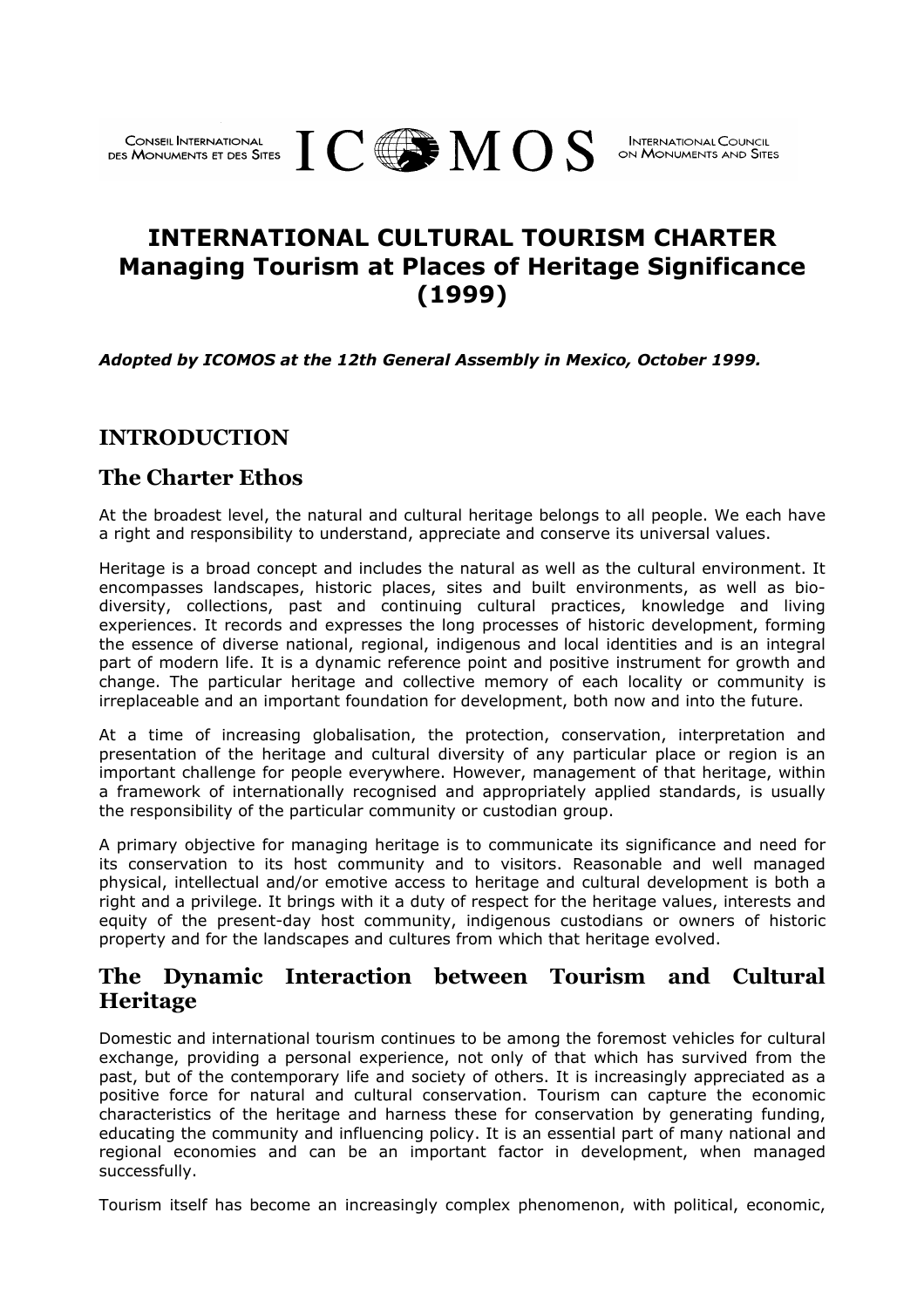social, cultural, educational, bio-physical, ecological and aesthetic dimensions. The achievement of a beneficial inter-action between the potentially conflicting expectations and aspirations of visitors and host or local communities, presents many challenges and opportunities.

The natural and cultural heritage, diversities and living cultures are major tourism attractions. Excessive or poorly-managed tourism and tourism related development can threaten their physical nature, integrity and significant characteristics. The ecological setting, culture and lifestyles of host communities may also be degraded, along with the visitor's experience of the place.

Tourism should bring benefits to host communities and provide an important means and motivation for them to care for and maintain their heritage and cultural practices. The involvement and co-operation of local and/or indigenous community representatives, conservationists, tourism operators, property owners, policy makers, those preparing national development plans and site managers is necessary to achieve a sustainable tourism industry and enhance the protection of heritage resources for future generations.

ICOMOS, the International Council on Monuments and Sites, as the author of this Charter, other international organisations and the tourism industry, are dedicated to this challenge.

# **Objectives of the Charter**

The Objectives of the International Cultural Tourism Charter are:

• To facilitate and encourage those involved with heritage conservation and management to make the significance of that heritage accessible to the host community and visitors.

• To facilitate and encourage the tourism industry to promote and manage tourism in ways that respect and enhance the heritage and living cultures of host communities.

• To facilitate and encourage a dialogue between conservation interests and the tourism industry about the importance and fragile nature of heritage places, collections and living cultures, including the need to achieve a sustainable future for them.

• To encourage those formulating plans and policies to develop detailed, measurable goals and strategies relating to the presentation and interpretation of heritage places and cultural activities, in the context of their preservation and conservation.

In addition,

• The Charter supports wider initiatives by ICOMOS, other international bodies and the tourism industry in maintaining the integrity of heritage management and conservation.

• The Charter encourages the involvement of all those with relevant or at times conflicting interests, responsibilities and obligations to join in achieving its objectives.

• The Charter encourages the formulation of detailed guidelines by interested parties, facilitating the implementation of the Principles to their specific circumstances or the requirements of particular organisations and communities.

## **PRINCIPLES OF THE CULTURAL TOURISM CHARTER**

## **Principle 1**

**Since domestic and international tourism is among the foremost vehicles for cultural exchange, conservation should provide responsible and well managed**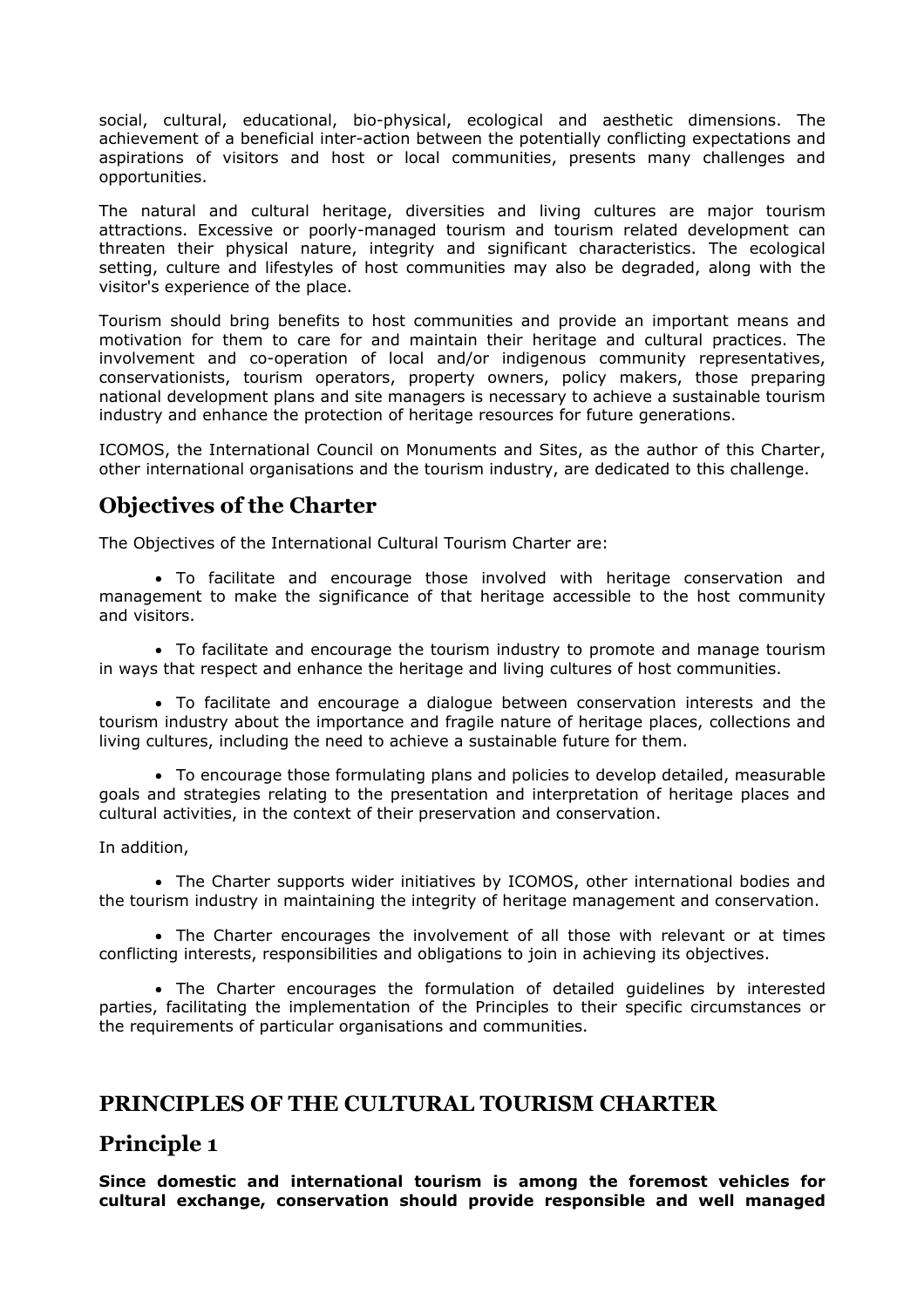#### **opportunities for members of the host community and visitors to experience and understand that community's heritage and culture at first hand.**

#### **1.1**

The natural and cultural heritage is a material and spiritual resource, providing a narrative of historical development. It has an important role in modern life and should be made physically, intellectually and/or emotively accessible to the general public. Programmes for the protection and conservation of the physical attributes, intangible aspects, contemporary cultural expressions and broad context, should facilitate an understanding and appreciation of the heritage significance by the host community and the visitor, in an equitable and affordable manner.

#### **1.2**

Individual aspects of natural and cultural heritage have differing levels of significance, some with universal values, others of national, regional or local importance. Interpretation programmes should present that significance in a relevant and accessible manner to the host community and the visitor, with appropriate, stimulating and contemporary forms of education, media, technology and personal explanation of historical, environmental and cultural information.

#### **1.3**

Interpretation and presentation programmes should facilitate and encourage the high level of public awareness and support necessary for the long term survival of the natural and cultural heritage.

#### **1.4**

Interpretation programmes should present the significance of heritage places, traditions and cultural practices within the past experience and present diversities of the area and the host community, including that of minority cultural or linguistic groups. The visitor should always be informed of the differing cultural values that may be ascribed to a particular heritage resource.

# **Principle 2**

**The relationship between Heritage Places and Tourism is dynamic and may involve conflicting values. It should be managed in a sustainable way for present and future generations.**

#### **2.1**

Places of heritage significance have an intrinsic value for all people as an important basis for cultural diversity and social development. The long term protection and conservation of living cultures, heritage places, collections, their physical and ecological integrity and their environmental context, should be an essential component of social, economic, political, legislative, cultural and tourism development policies.

#### **2.2**

The interaction between heritage resources or values and tourism is dynamic and ever changing, generating both opportunities and challenges, as well as potential conflicts. Tourism projects, activities and developments should achieve positive outcomes and minimise adverse impacts on the heritage and lifestyles of the host community, while responding to the needs and aspirations of the visitor.

#### **2.3**

Conservation, interpretation and tourism development programmes should be based on a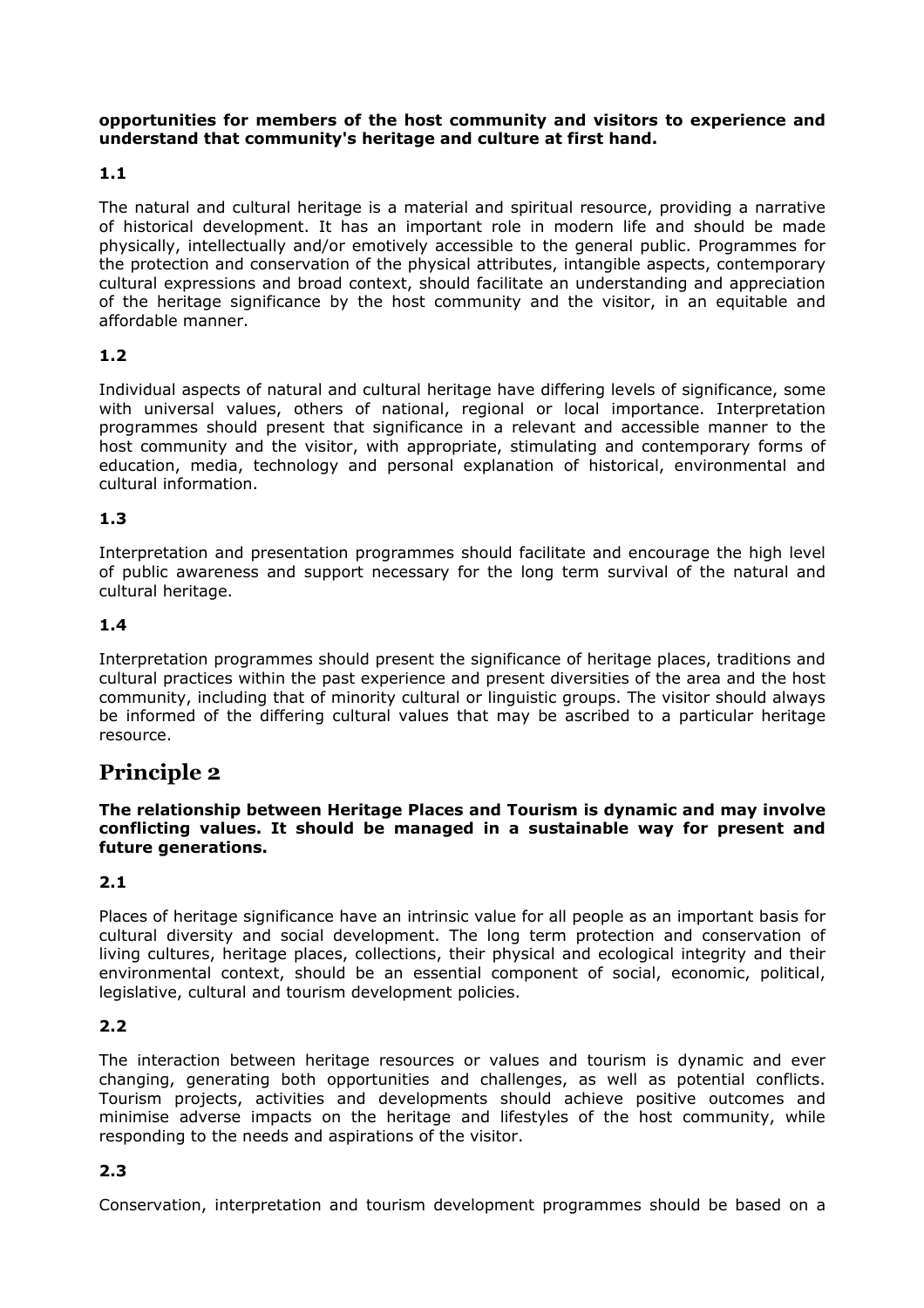comprehensive understanding of the specific, but often complex or conflicting aspects of heritage significance of the particular place. Continuing research and consultation are important to furthering the evolving understanding and appreciation of that significance.

#### **2.4**

The retention of the authenticity of heritage places and collections is important. It is an essential element of their cultural significance, as expressed in the physical material, collected memory and intangible traditions that remain from the past. Programmes should present and interpret the authenticity of places and cultural experiences to enhance the appreciation and understanding of that cultural heritage.

## **2.5**

Tourism development and infrastructure projects should take account of the aesthetic, social and cultural dimensions, natural and cultural landscapes, bio-diversity characteristics and the broader visual context of heritage places. Preference should be given to using local materials and take account of local architectural styles or vernacular traditions.

## **2.6**

Before heritage places are promoted or developed for increased tourism, management plans should assess the natural and cultural values of the resource. They should then establish appropriate limits of acceptable change, particularly in relation to the impact of visitor numbers on the physical characteristics, integrity, ecology and biodiversity of the place, local access and transportation systems and the social, economic and cultural well being of the host community. If the likely level of change is unacceptable the development proposal should be modified.

## **2.7**

There should be on-going programmes of evaluation to assess the progressive impacts of tourism activities and development on the particular place or community.

# **Principle 3**

#### **Conservation and Tourism Planning for Heritage Places should ensure that the Visitor Experience will be worthwhile, satisfying and enjoyable.**

#### **3.1**

Conservation and tourism programmes should present high quality information to optimise the visitor's understanding of the significant heritage characteristics and of the need for their protection, enabling the visitor to enjoy the place in an appropriate manner.

#### **3.2**

Visitors should be able to experience the heritage place at their own pace, if they so choose. Specific circulation routes may be necessary to minimise impacts on the integrity and physical fabric of a place, its natural and cultural characteristics.

#### **3.3**

Respect for the sanctity of spiritual places, practices and traditions is an important consideration for site managers, visitors, policy makers, planners and tourism operators. Visitors should be encouraged to behave as welcomed guests, respecting the values and lifestyles of the host community, rejecting possible theft or illicit trade in cultural property and conducting themselves in a responsible manner which would generate a renewed welcome, should they return.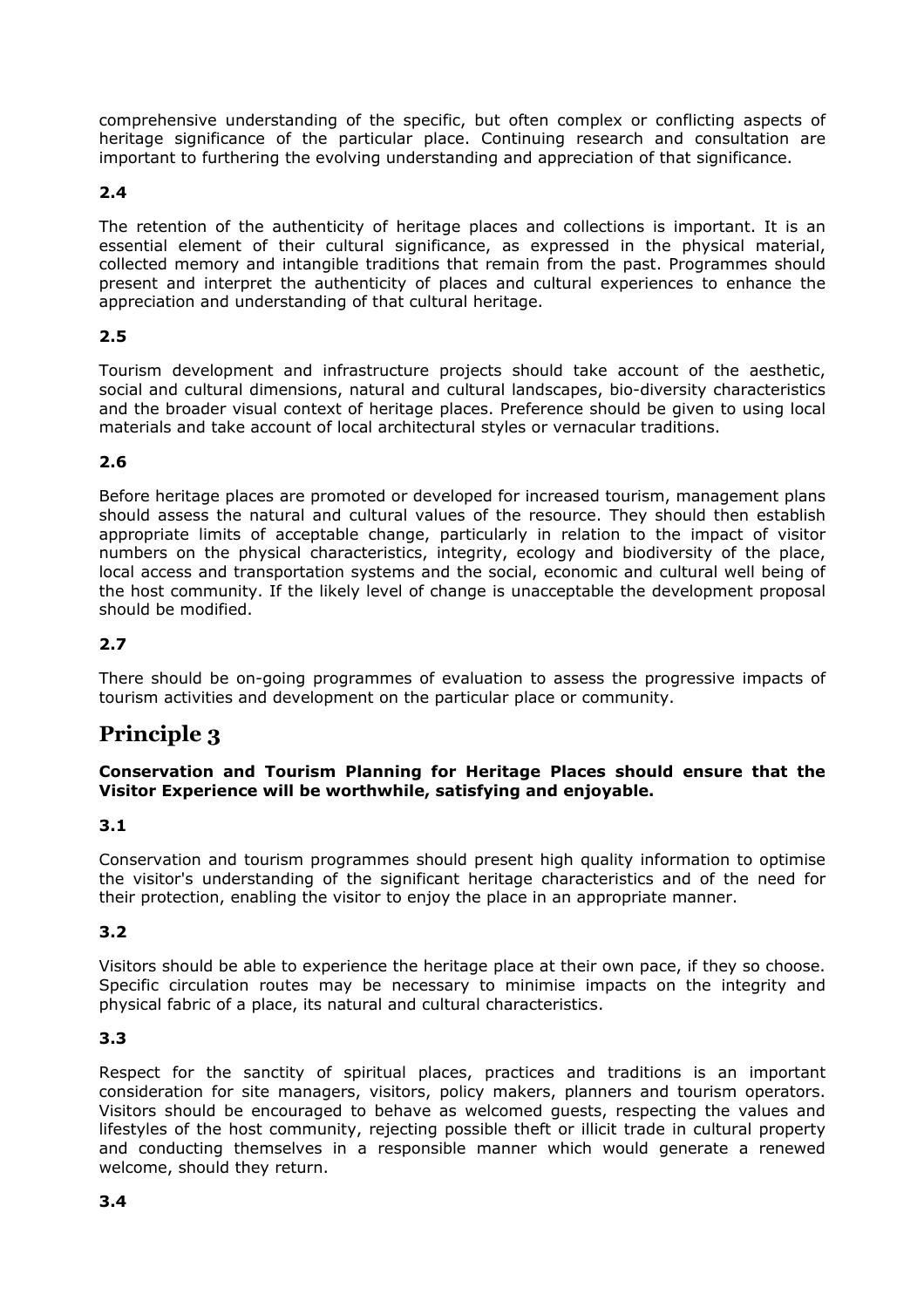Planning for tourism activities should provide appropriate facilities for the comfort, safety and well-being of the visitor, that enhance the enjoyment of the visit but do not adversely impact on the significant features or ecological characteristics.

# **Principle 4**

#### **Host communities and indigenous peoples should be involved in planning for conservation and tourism.**

#### **4.1**

The rights and interests of the host community, at regional and local levels, property owners and relevant indigenous peoples who may exercise traditional rights or responsibilities over their own land and its significant sites, should be respected. They should be involved in establishing goals, strategies, policies and protocols for the identification, conservation, management, presentation and interpretation of their heritage resources, cultural practices and contemporary cultural expressions, in the tourism context.

## **4.2**

While the heritage of any specific place or region may have a universal dimension, the needs and wishes of some communities or indigenous peoples to restrict or manage physical, spiritual or intellectual access to certain cultural practices, knowledge, beliefs, activities, artefacts or sites should be respected.

# **Principle 5**

#### **Tourism and conservation activities should benefit the host community.**

## **5.1**

Policy makers should promote measures for the equitable distribution of the benefits of tourism to be shared across countries or regions, improving the levels of socio-economic development and contributing where necessary to poverty alleviation.

#### **5.2**

Conservation management and tourism activities should provide equitable economic, social and cultural benefits to the men and women of the host or local community, at all levels, through education, training and the creation of full-time employment opportunities.

#### **5.3**

A significant proportion of the revenue specifically derived from tourism programmes to heritage places should be allotted to the protection, conservation and presentation of those places, including their natural and cultural contexts. Where possible, visitors should be advised of this revenue allocation.

#### **5.4**

Tourism programmes should encourage the training and employment of guides and site interpreters from the host community to enhance the skills of local people in the presentation and interpretation of their cultural values.

## **5.5**

Heritage interpretation and education programmes among the people of the host community should encourage the involvement of local site interpreters. The programmes should promote a knowledge and respect for their heritage, encouraging the local people to take a direct interest in its care and conservation.